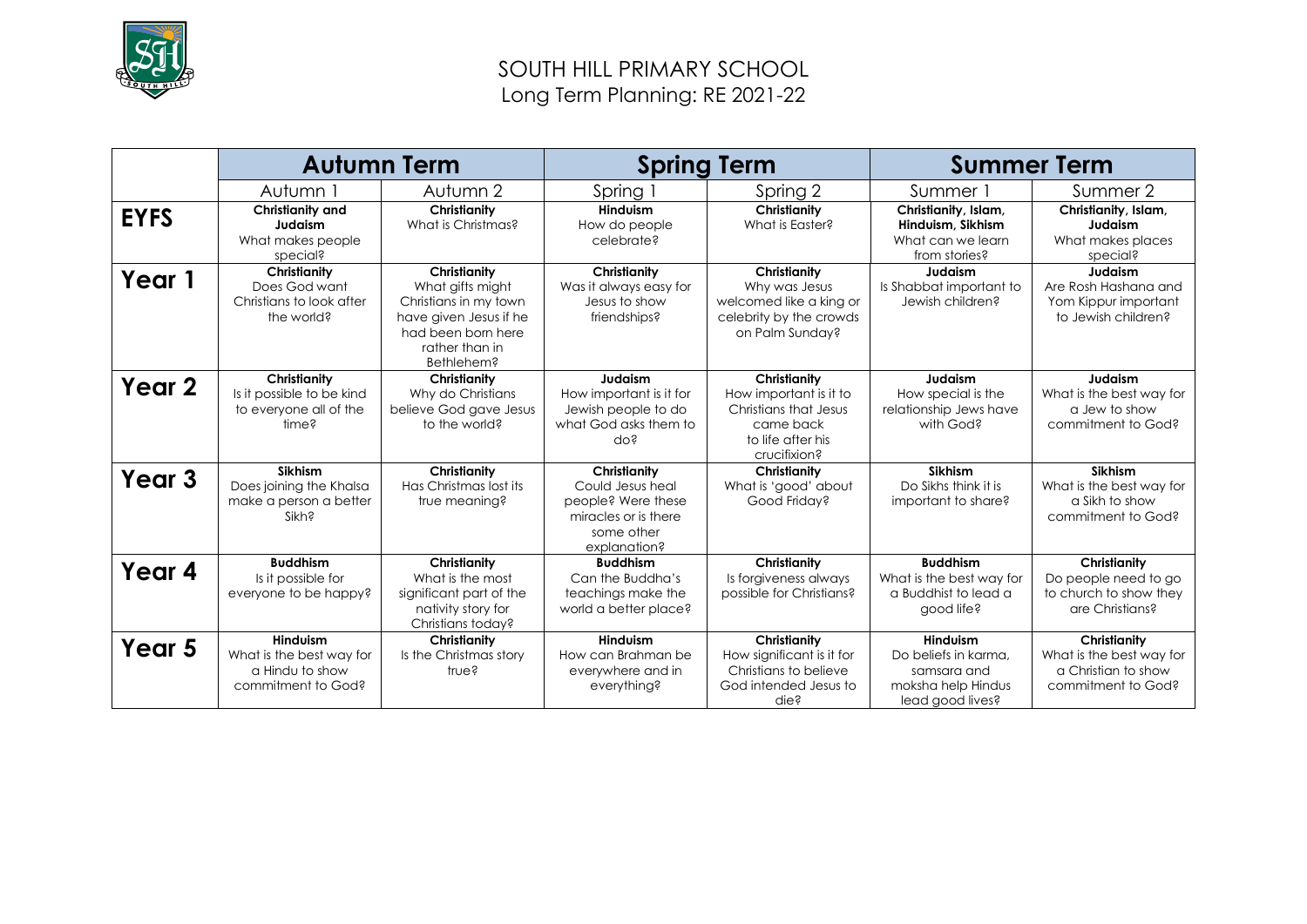

# SOUTH HILL PRIMARY SCHOOL Long Term Planning: RE 2021-22

| Year 6 | Islam<br>What is the best way for<br>a Muslim to show<br>commitment to God? | Christianity<br>Do Christmas<br>celebrations and<br>traditions help Christians<br>understand who<br>Jesus was and why he<br>was born? | Christianity<br>Is anything ever<br>eternal? | Christianity<br>Is Christianity still a<br>strong religion 2000<br>years after Jesus was on<br>Earth? | <b>Islam</b><br>Does belief in Akhirah (life after death) help<br>Muslims lead good lives?<br>(Double unit) |
|--------|-----------------------------------------------------------------------------|---------------------------------------------------------------------------------------------------------------------------------------|----------------------------------------------|-------------------------------------------------------------------------------------------------------|-------------------------------------------------------------------------------------------------------------|
|--------|-----------------------------------------------------------------------------|---------------------------------------------------------------------------------------------------------------------------------------|----------------------------------------------|-------------------------------------------------------------------------------------------------------|-------------------------------------------------------------------------------------------------------------|

| The New Curriculum | The New Curriculum |
|--------------------|--------------------|
| Key stage          | <b>Key stage 2</b> |
|                    |                    |

### **Purpose of study**

At this school we aim to achieve high quality RE for all pupils. RE teaching provides pupils with a systematic knowledge and understanding about Christianity, principal religions and worldviews (note 3) which give life value. RE aims to enable pupils to become religiously and theologically literate (note 4) so they can engage in life in an increasingly diverse society. It is not about telling pupils what religious views they should have but rather assists them in gaining shared human understanding, developing personal identity and searching for meaning in the context of evaluating different viewpoints.